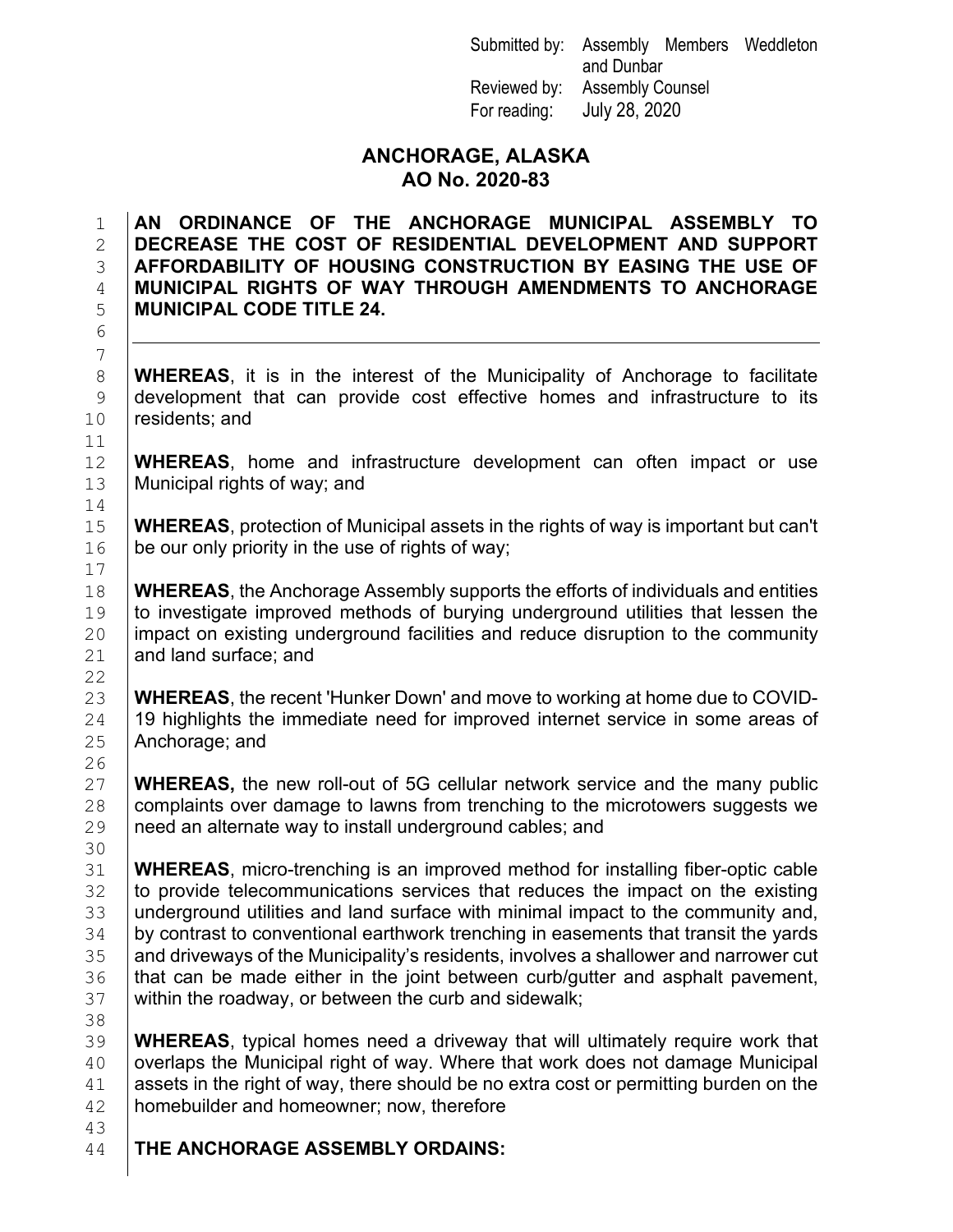2 **Section 1.** Anchorage Municipal Code section 24.20.030 is hereby amended to read as follows (the remainder of the section is not affected and therefore not set 3 read as follows (*the remainder of the section is not affected and therefore not set*  $\frac{4}{1}$  *out*): 4 *out)*: 6 **24.20.030 - Permit, approval of plans required.** 8 A. *Permit required.* Except as provided in this section.[I] it is unlawful for <br>9 anyone to receive a building or land use permit without first having 9 anyone to receive a building or land use permit without first having<br>10 applied for and obtained a permit required by this chapter. In addition  $\begin{array}{c|c} 10 & \text{applied for and obtained a permit required by this chapter. In addition} \ 11 & \text{to any other remedy available at law. fines for failure to have a permit} \end{array}$ 11 to any other remedy available at law, fines for failure to have a permit<br>12 **I** ander this subsection may be assessed according to the schedule 12 under this subsection may be assessed according to the schedule<br>13 **provided in Title 14**  $\begin{array}{c|c} 13 & \text{provided in Title 14.} \\ 14 & \end{array}$ 14 \*\*\* \*\*\* \*\*\* \*\*\* \*\*\* 15 C. *Exception for certain work*. This subsection does not affect any other<br>16 **C. Communition of the community** permit required by this permitting requirements under the code. A permit required by this 17 chapter is not required for work to construct residential driveways,<br>18 **construct in a landscaping** and mailboxes serving residential property that 18 **landscaping, and mailboxes serving residential property that**<br>19 **1.** does not require excavation within the road prism. 19 1. does not require excavation within the road prism,<br>20 1. <u>2. does not conflict with existing infrastructure (e.g</u> 20 2. does not conflict with existing infrastructure (e.g., does not require curb cuts) and 21 require curb cuts), and<br>22 3. is incidental to an open is incidental to an open building or land use permit. 24 (GAAB 25.15.010; AO No. 2003-68, § 6, 9-30-03) 26 **Section 2.** Anchorage Municipal Code is hereby amended to add a new section  $\overline{27}$  24.60.135 to read as follows:  $24.60.135$  to read as follows:

## 29 **24.60.135 Underground fiber optic cable installation.**

- 31 A. In this section, micro-trenching means a technique for installing fiber<br>32 **A. Contract on the contract of the contract** on the contractions services using a shallow 32 optic cable to provide telecommunications services using a shallow<br>33 **or and all and that can be made in the ioint between the existing** 33 and narrow cut that can be made in the joint between the existing<br>34 curb/qutter, and the asphalt pavement material, between the curb and 34 curb/gutter, and the asphalt pavement material, between the curb and<br>35 sidewalk, or within the roadwav. sidewalk, or within the roadway.
- 37 B. Micro-trenching in the roadway at a depth of 10 to 16 inches is the<br>38 **B. Constrained in the interpolation** of fiber optic cable in the preferred method for underground installation of fiber optic cable in the 39 municipality.
- 41 C. Fiber optic cable installed using micro-trenching need not comply with<br>42 **C. Fiber provisions of section 24.60.150**. however it shall be the 42 the provisions of section 24.60.150, however it shall be the<br>43 esponsibility of the fiber optic cable owner to relocate its cable as 43 **responsibility of the fiber optic cable owner to relocate its cable as**<br>44 **hecessary to accommodate road maintenance or reconstruction, and** 44 **heath of accommodate road maintenance or reconstruction, and**<br>45 **heating of the control when ordered under section 24.60.120.** when ordered under section 24,60.120.

48 **Section 3.** This ordinance shall be effective immediately upon passage and 49 **Section** approval by the Assembly. approval by the Assembly.

- $\frac{1}{2}$ 5  $\begin{array}{c} 7 \\ 8 \end{array}$ 23  $\frac{25}{26}$ 28<br>29 30<br>31 36<br>37 40<br>41 46 47
- 50 51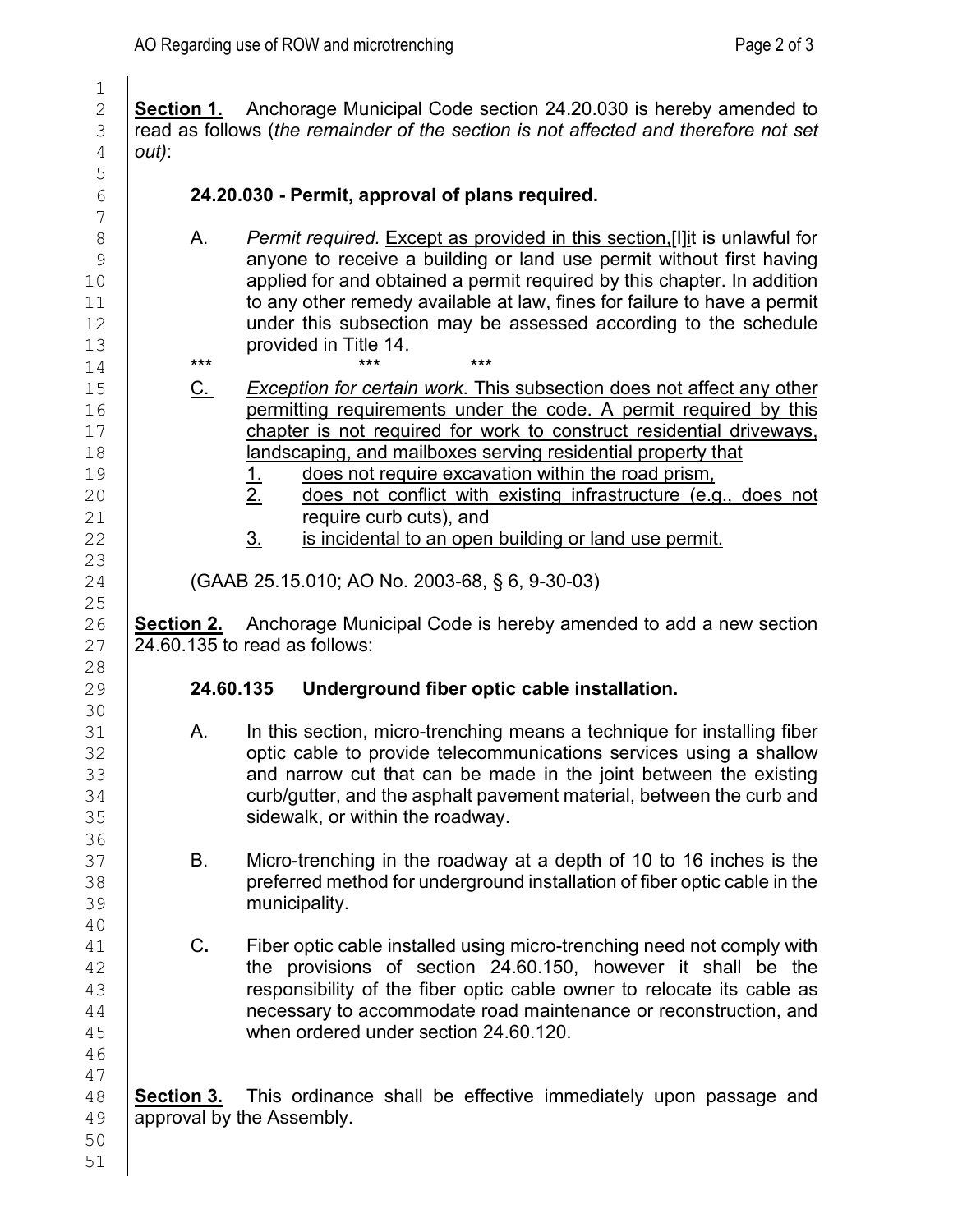| PASSED AND APPROVED by the Anchorage Assembly this _______ day of |  |                       |  |
|-------------------------------------------------------------------|--|-----------------------|--|
|                                                                   |  | Chair of the Assembly |  |
| ATTEST:                                                           |  |                       |  |
| <b>Municipal Clerk</b>                                            |  |                       |  |
|                                                                   |  |                       |  |
|                                                                   |  |                       |  |
|                                                                   |  |                       |  |
|                                                                   |  |                       |  |
|                                                                   |  |                       |  |
|                                                                   |  |                       |  |
|                                                                   |  |                       |  |
|                                                                   |  |                       |  |
|                                                                   |  |                       |  |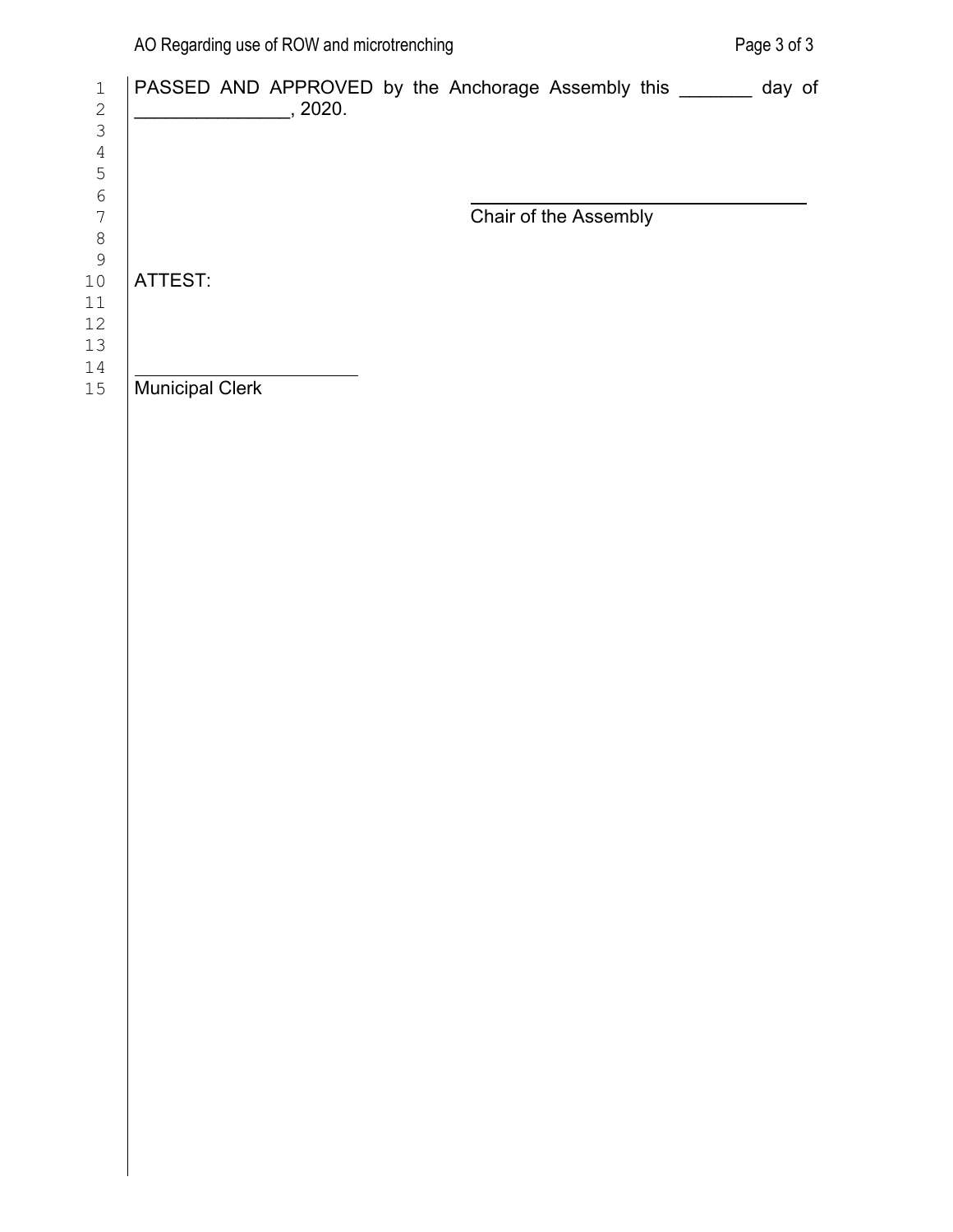## **MUNICIPALITY OF ANCHORAGE**



## **ASSEMBLY MEMORANDUM**

No. AM 443-2020

Meeting Date: July 28, 2020

## 1 **From: Assembly Members Weddleton and Dunbar**

#### $\frac{2}{3}$ 3 **Subject: AN ORDINANCE OF THE ANCHORAGE MUNICIPAL ASSEMBLY**  4 **TO DECREASE THE COST OF RESIDENTIAL DEVELOPMENT AND**  5 **SUPPORT AFFORDABILITY OF HOUSING CONSTRUCTION BY**  6 **EASING THE USE OF MUNICIPAL RIGHTS OF WAY THROUGH**  7 **AMENDMENTS TO ANCHORAGE MUNICIPAL CODE TITLE 24.**

Microtrenching is a new way of installing fiber optic cables for better internet access. 10 This should be encouraged.

 $\begin{array}{c|c|c|c|c} 12 & \text{In recent years, and especially in recent months, Ano (has seen dramatic growth in the the work, the behavior of the second year) is 13.}\end{array}$ 13 growth in telework, telehealth, distance education and home entertainment, resulting<br>14 in significant demand for bandwidth. To meet this demand requires building out 14  $\parallel$  in significant demand for bandwidth. To meet this demand requires building out 15 Anchorage's fiber network. This ordinance seeks to help that effort by endorsing 15 Anchorage's fiber network. This ordinance seeks to help that effort by endorsing <br>16 microtrenching as an accepted practice for fiber deployment. microtrenching as an accepted practice for fiber deployment.

18 | Microtrenching differs from traditional trenching in that it is relatively shallow, typically<br>19 | 18 - 24 inches deep, and narrow, 1-2 inches wide. Further, installation is much  $19 \mid 18 - 24$  inches deep, and narrow, 1-2 inches wide. Further, installation is much  $20 \mid$  cleaner and less impactful, and can usually be completed in a manner of hours rather 20  $\mid$  cleaner and less impactful, and can usually be completed in a manner of hours rather<br>21  $\mid$  than days. It is best employed on hard surfaces with stable subgrade, with flowable 21  $\parallel$  than days. It is best employed on hard surfaces with stable subgrade, with flowable 22  $\parallel$  fill providing a stable, sealed cap to maintain the integrity of impacted roadways. 22  $\parallel$  fill providing a stable, sealed cap to maintain the integrity of impacted roadways,  $\parallel$  23  $\parallel$  gutters and parking lots. Ducting used in microtrenching provides multiple conduits 23 gutters and parking lots. Ducting used in microtrenching provides multiple conduits<br>24 So that one installation can support multiple fiber cables and therefore multiple service 24  $\mid$  so that one installation can support multiple fiber cables and therefore multiple service<br>25  $\mid$  providers, thereby minimizing incursions. providers, thereby minimizing incursions.

 $\frac{26}{27}$ 27  $\mid$  This technology has been employed throughout the United States, including northern 28  $\mid$  states like Minnesota, and has been approved by Fairbanks city & borough officials as 28 States like Minnesota, and has been approved by Fairbanks city & borough officials as <br>29 Stan accepted practice. Given that there are reasonable concerns about potential road 29 an accepted practice. Given that there are reasonable concerns about potential road<br>30 damage, already in code is a bond requirement to cover necessary repairs for two 30 damage, already in code is a bond requirement to cover necessary repairs for two <br>31 years beyond installation. years beyond installation.

32<br>33 33 Sites in Anchorage most amenable to microtrenching are often residential areas<br>34 Numere traditional trenching would disrupt driveways, lawns and gardens. Traditional 34 where traditional trenching would disrupt driveways, lawns and gardens. Traditional<br>35 trenching would also increase both the duration and frequency of contact between trenching would also increase both the duration and frequency of contact between 36 installation crews and residents, something the Assembly seeks to avoid for public 37 inclusions. health reasons.

38<br>39 Because some roads in Anchorage were poorly constructed or are badly deteriorated, 40 close coordination between Street Maintenance and fiber installers is necessary to  $\begin{array}{c|c} 41 & \text{ensure microtrenching can be employed effectively, and that problematic areas be a two-angled.} \end{array}$  avoided. In adopting this ordinance, the Assembly respectfully encourages Municipal  $\begin{array}{c|c} 42 & \text{avoided. In adopting this ordinance, the Assembly respectively, the probability encourages Municipal  
departments embrace this coordination.$ departments embrace this coordination.

8  $\begin{array}{c} 11 \\ 12 \end{array}$  $\begin{array}{c} 17 \\ 18 \end{array}$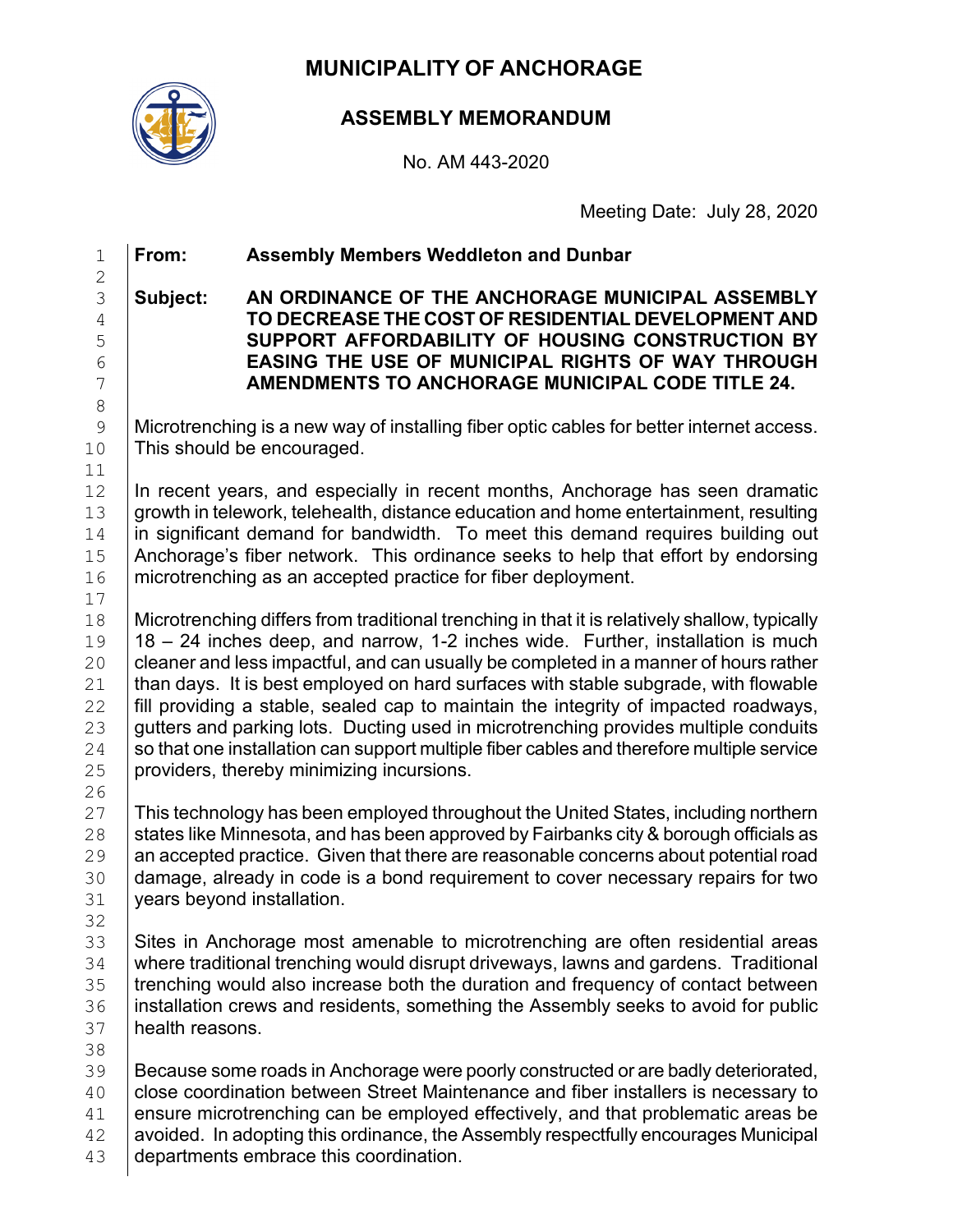$\frac{1}{2}$ 3

Photos below show what the road looks like after microtrenching:





# 6 **Road Prism and Driveways**

 $8$  Permitting requirements for installing driveways that do not impact the road prism are <br>9 a burden on builders that brings slight benefit to the municipality. a burden on builders that brings slight benefit to the municipality.

11  $\vert$  Often a road ROW extends to the outside edge of a sidewalk and beyond. It is not 12  $\vert$  uncommon for a driveway to extend into the ROW. This triggers legitimate interest by 12 uncommon for a driveway to extend into the ROW. This triggers legitimate interest by the MOA in protecting the ROW when driveways are built. The MOA does not 13 the MOA in protecting the ROW when driveways are built. The MOA does not  $14$  generally maintain the portion of the driveway that is in the ROW. generally maintain the portion of the driveway that is in the ROW.

16 The 'road prism' includes the asphalt and concrete we see and also the base it is built  $17$  on. That base extends at an angle underground, out of sight, beyond the width of the 17 on. That base extends at an angle underground, out of sight, beyond the width of the 18 asphalt. it is important to protect that base. Generally, installing a driveway including 18 asphalt. it is important to protect that base. Generally, installing a driveway including  $19$  the base does not impact the road prism. the base does not impact the road prism.

20

4 5

7

10<br>11

 $\frac{15}{16}$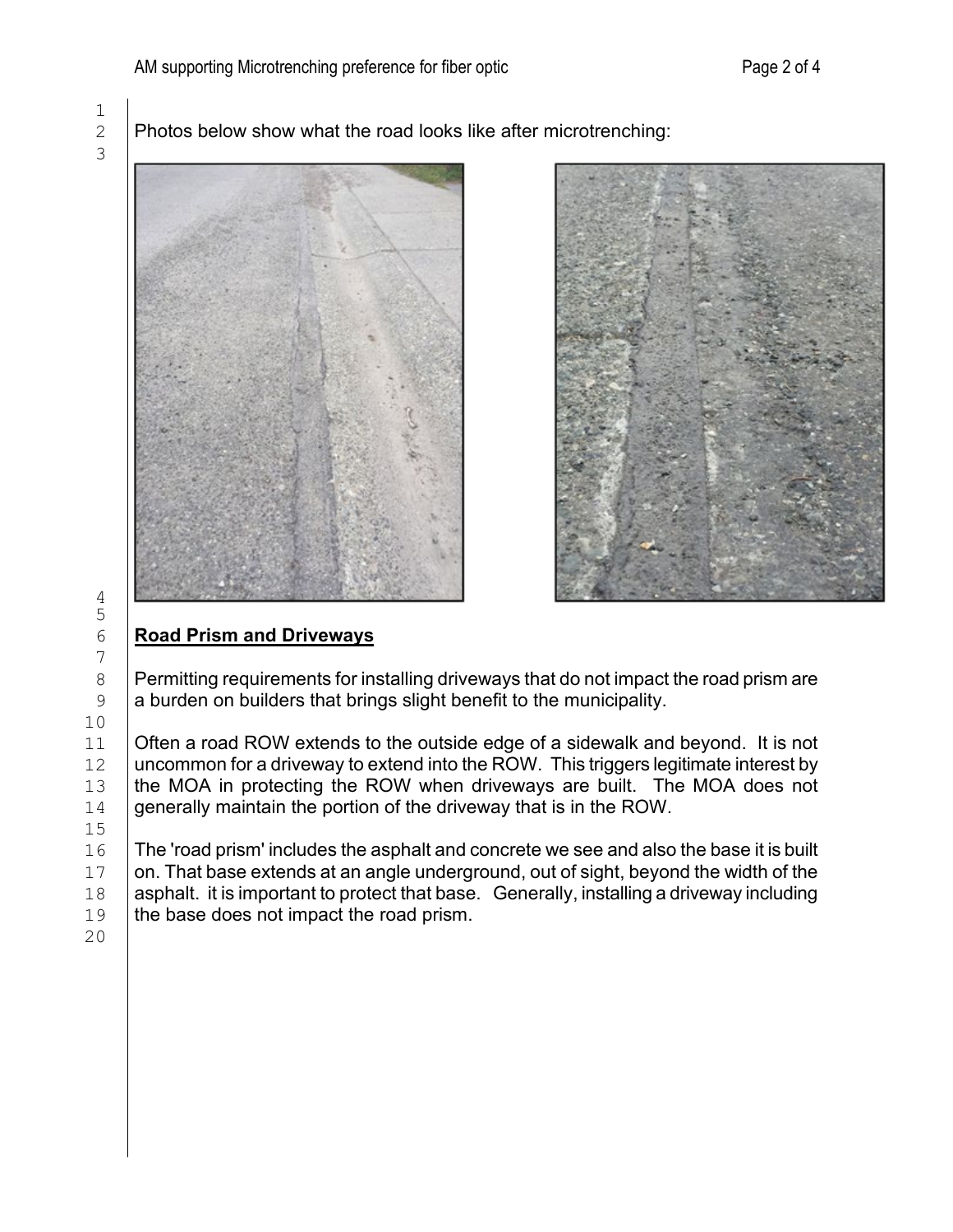



Current rules require a ROW permit in these cases. To obtain a ROW permit, a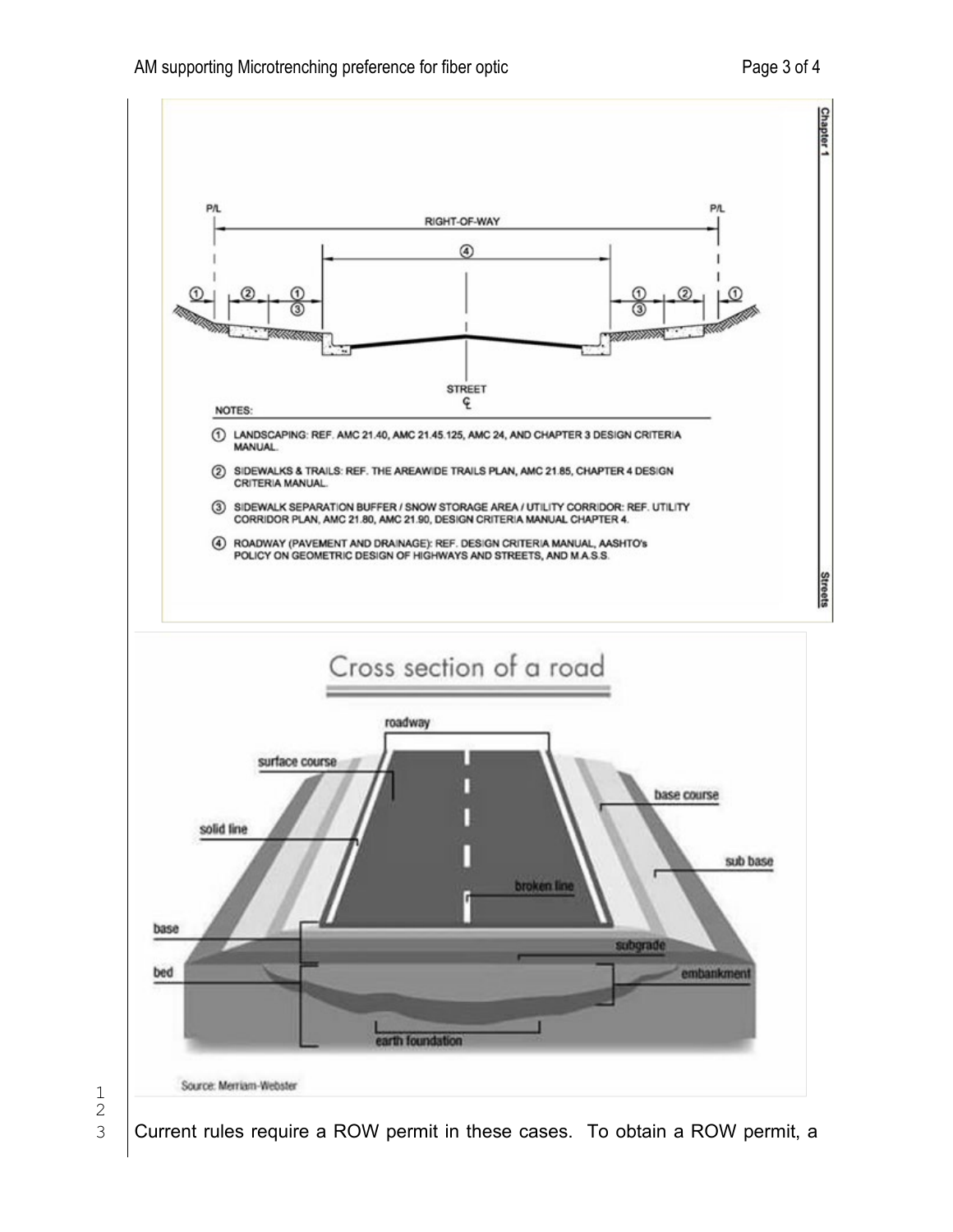1 contractor must have a bond on file with the MOA. Most builders do not have this  $\frac{2}{2}$  bond as this work is typically done by the excavation subcontractor. Also, the 2 bond as this work is typically done by the excavation subcontractor. Also, the contractor is required to provide two-day notice before work can begin causing 3 contractor is required to provide two-day notice before work can begin causing<br>4 problems with coordinating the multiple contractors involved such as water and sewer  $\frac{4}{5}$  problems with coordinating the multiple contractors involved such as water and sewer<br>
line installers, landscaping and paving. line installers, landscaping and paving.

 $7$  After a subdivision is created and homes are being built there is a two-year warranty<br>8 period. After that has ended and the subdivision agreement closed, a ROW permit is 8 period. After that has ended and the subdivision agreement closed, a ROW permit is required to install a driveway for a new home. If the curb is rolled, a driveway 9  $\vert$  required to install a driveway for a new home. If the curb is rolled, a driveway 10 requires no work in the road prism. It is an unreasonable burden to require a permit 10  $\vert$  requires no work in the road prism. It is an unreasonable burden to require a permit  $\vert$  11  $\vert$  for simple adding a driveway. for simple adding a driveway. 12<br>13

## 13 **We request your support for the ordinance.**

6<br>7

| 14 |                         |                 |                                        |                                 |                                                          |
|----|-------------------------|-----------------|----------------------------------------|---------------------------------|----------------------------------------------------------|
| 15 | Respectfully submitted: |                 |                                        | John Weddleton, Assembly Member |                                                          |
| 16 |                         |                 |                                        |                                 | District 6, South Anchorage, Girdwood, and Turnagain Arm |
| 17 |                         |                 |                                        |                                 |                                                          |
| 18 |                         |                 | <b>Forrest Dunbar, Assembly Member</b> |                                 |                                                          |
| 19 |                         |                 | District 5, East Anchorage             |                                 |                                                          |
| 20 |                         |                 |                                        |                                 |                                                          |
| 21 | Attachments:            |                 |                                        |                                 | Handout AG.22, Right-of-Way Reviews/Permits, Development |
| 22 |                         | <b>Services</b> |                                        |                                 |                                                          |
|    |                         |                 |                                        |                                 |                                                          |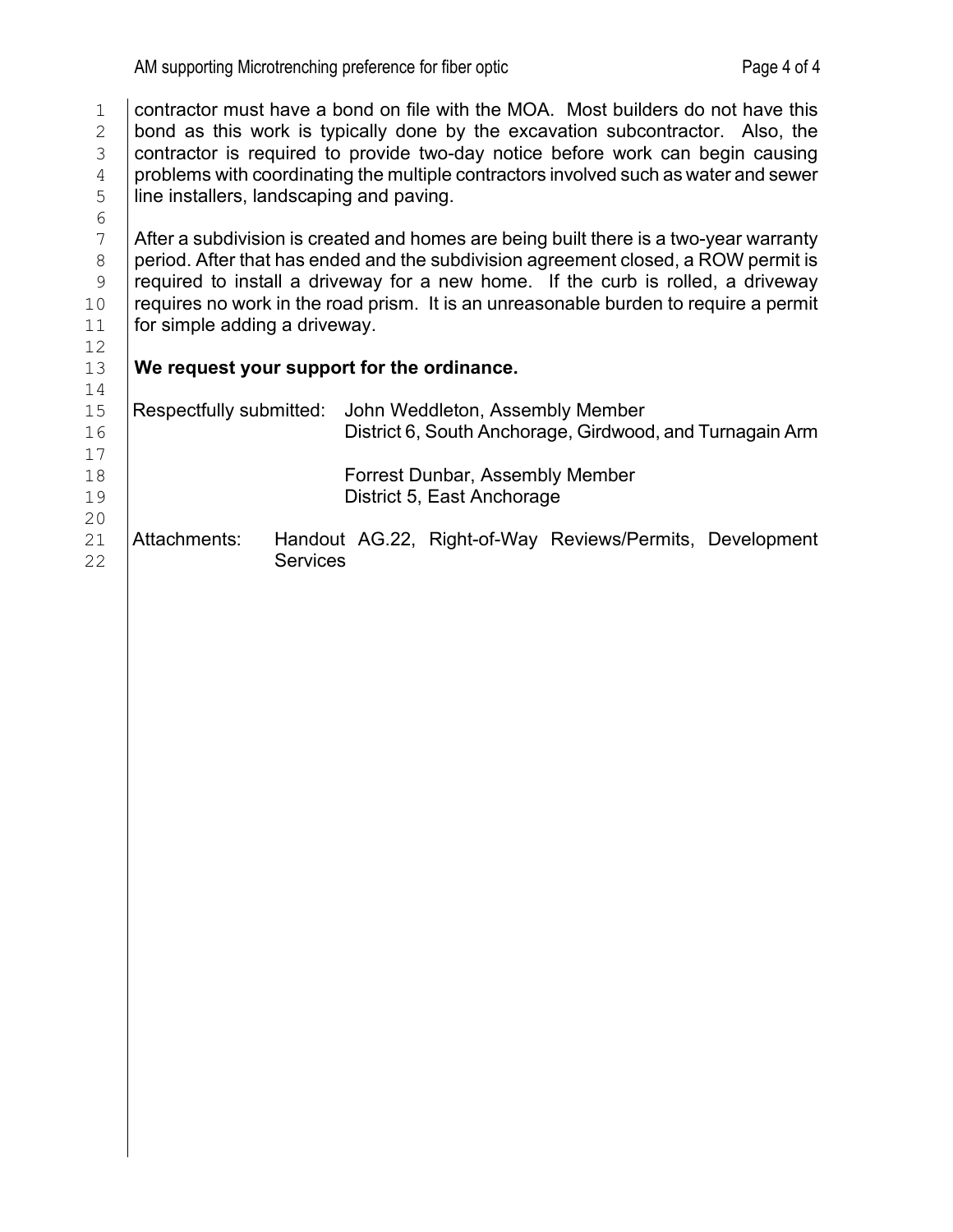# **MUNICIPALITY OF ANCHORAGE**

**DEVELOPMENT SERVICES DEPARTMENT** 



#### **Handout AG.22 Right-of-Way Reviews/Permits**

Anchorage Municipal Code (AMC) Title 24.20.030 and 24.30.020 require anyone "using" the municipal Right-of-Way to obtain a Right-of-Way permit prior to the "use." This use includes driveway(s). Right-of-Way permits are required for driveways to existing (in-fill) lots and lots in new subdivisions. For the latter, an open subdivision meets this requirement.

Maintenance and repair of driveway surfacing occurring on private property, including staging of equipment, does not require a Right-of-Way Permit.

Pursuant to AMC 24.20.030, Right-of-Way Permits are required for all work in municipal rights of way. To comply with these requirements, a Building or Land Use Permit will not be issued until necessary Right-of-Way permits are issued.

#### **REVIEWS**

The following types of improvements (Partial Listing) require review by the Right-of-way Section to review for the impact on the right-of-way and road prism:

> **Driveways Driveway Culverts** Parking Lots **Storm Drain Connects**

**Sump Discharges** Water & Sewer Connects within the Right-ofway **Curb Cuts** 

#### **RIGHT-OF-WAY PERMITS**

All work within a public right-of way requires a Right-of-Way Permit. Applications for Right-of-way Permits must be accompanied by four (4) sets of plans and a .pdf electronic copy and shall be submitted to the Right-of-way Permits Section for approval prior to the start of any work. The plans shall clearly state the scope of work and that all work will be performed in accordance with Municipality of Anchorage Standard Specifications (MASS).

#### **DRIVEWAYS**

Right-of-way permits for driveways are applicable to the site location of the driveway and where other work is being done in the right-of-way relevant to the driveway.

- All driveways on streets or roads require right-of-way permits. Plans will be reviewed and stamped by right-ofway plan review for each driveway.
- A right-of-way permit is required prior to any "use" in the right-of-way. Work done in the right-of-way without benefit of permit will be assessed fines and fees in accordance with Anchorage Municipal Code (AMC) Titles 14 and 24.
- . Right-of-Way Permits will be obtained prior to the building permit being issued. No right-of-way permit fee will be collected until the permit is issued.
- . Right-of-way permits may be issued in winter conditions for access to construction sites, however construction and inspection of the driveway must be completed when the right-of-way is open. All driveways will be built to applicable standards established by Anchorage Municipal Code Titles 21.07.090, 21.10.070D, 24.20, 24.30, 24.50.010, Design Criteria Manual (DCM), Municipality of Anchorage Standard Specifications